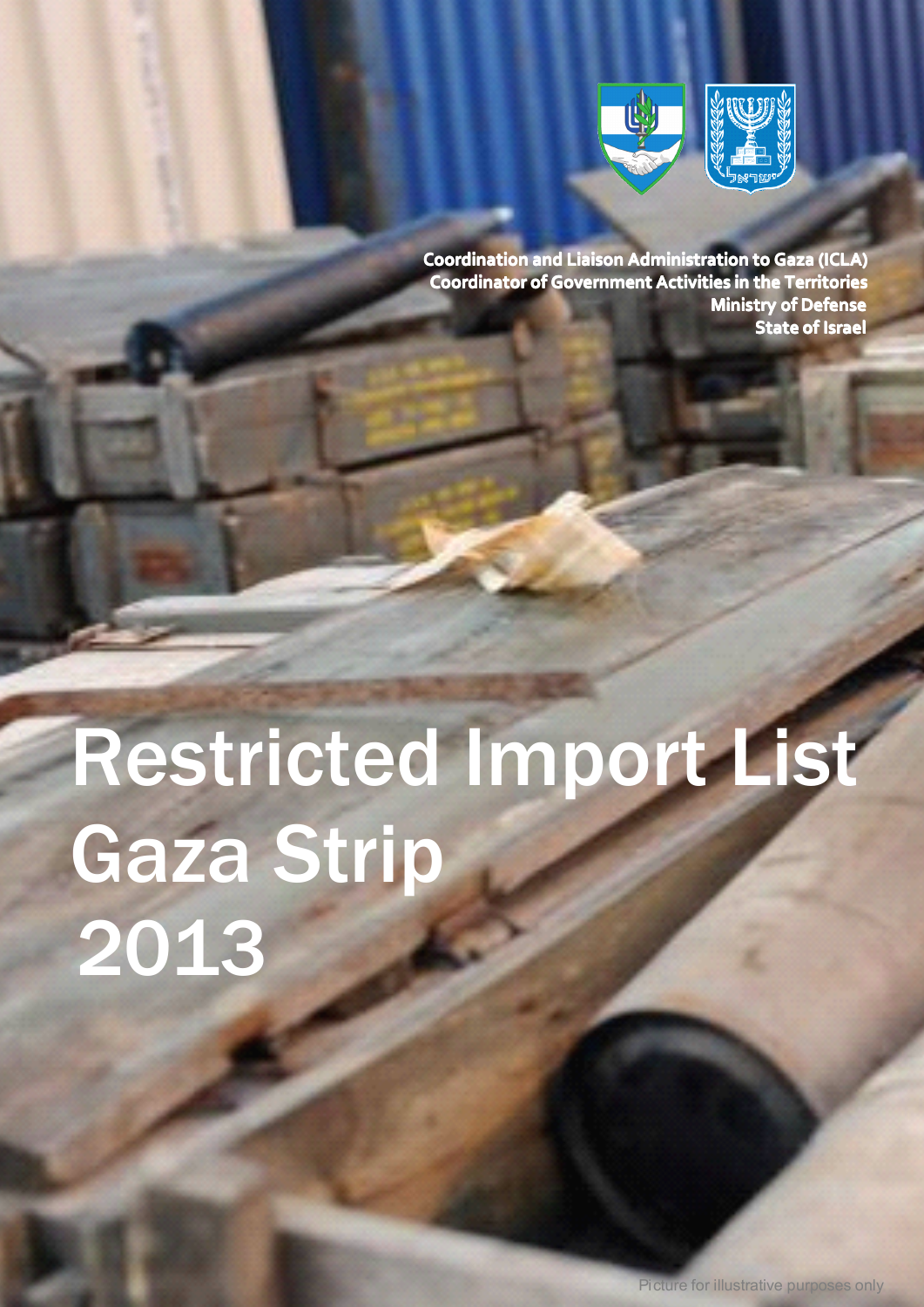## **INTRODUCTION TRODUCTION TRODUCTION TRODUCTION**

Ever since the terrorist organization Hamas took control of the Gaza Strip seven years ago and escalated attacks (rockets, IEDs, sniper, etc.) against residents of southern Israel, materials entering Gaza have been regulated so as to prevent strengthening the terrorist group's capabilities. As of October 2012, the State of Israel has updated and expanded the civil policy regarding imports to the Gaza Strip. The list of restricted materials has been revised and shortened as part of the ongoing Israeli efforts to relax restrictions on civilian goods entering Gaza. Items and materials that remain on the restricted list are all weapons, military materials, and dual-use items.

### **LIST OF RESTRICTED MATERIALS:**

All items not mentioned in this document are free to be imported and exported to and from Gaza. Requests for special authorizations to transfer any of the listed restricted items to Gaza are possible and are coordinated by the Coordination and Liaison Administration (CLA) to Gaza. Dual-use items required for projects, approved by the Palestinian Authority, will be allowed to enter Gaza, subject to supervision by <sup>a</sup> recognized international organization.

# **MUNITIONS MUNITIONS**

Missile equipment and munitions have been strictly forbidden from entering into Gaza as declared in the Defense Export Control Order of 2008.



Restrictions on dual-use items, items which have been designated for civilian use yet can be utilized in military situations are subject to heavy regulation and are listed in appendixes A & B.

#### **THE BOTTOM LINE**

The State of Israel's goal is to minimize restrictions of goods allowed to enter into Gaza as much as possible. However the security situation between the State of Israel and the ruling power in Gaza, Hamas, has forced Israel to maintain its restrictions on Gaza imports. Hamas has continuously proven its determination in sabotaging Israeli efforts to loosen restrictions on goods by its continued offensive against Israel.





2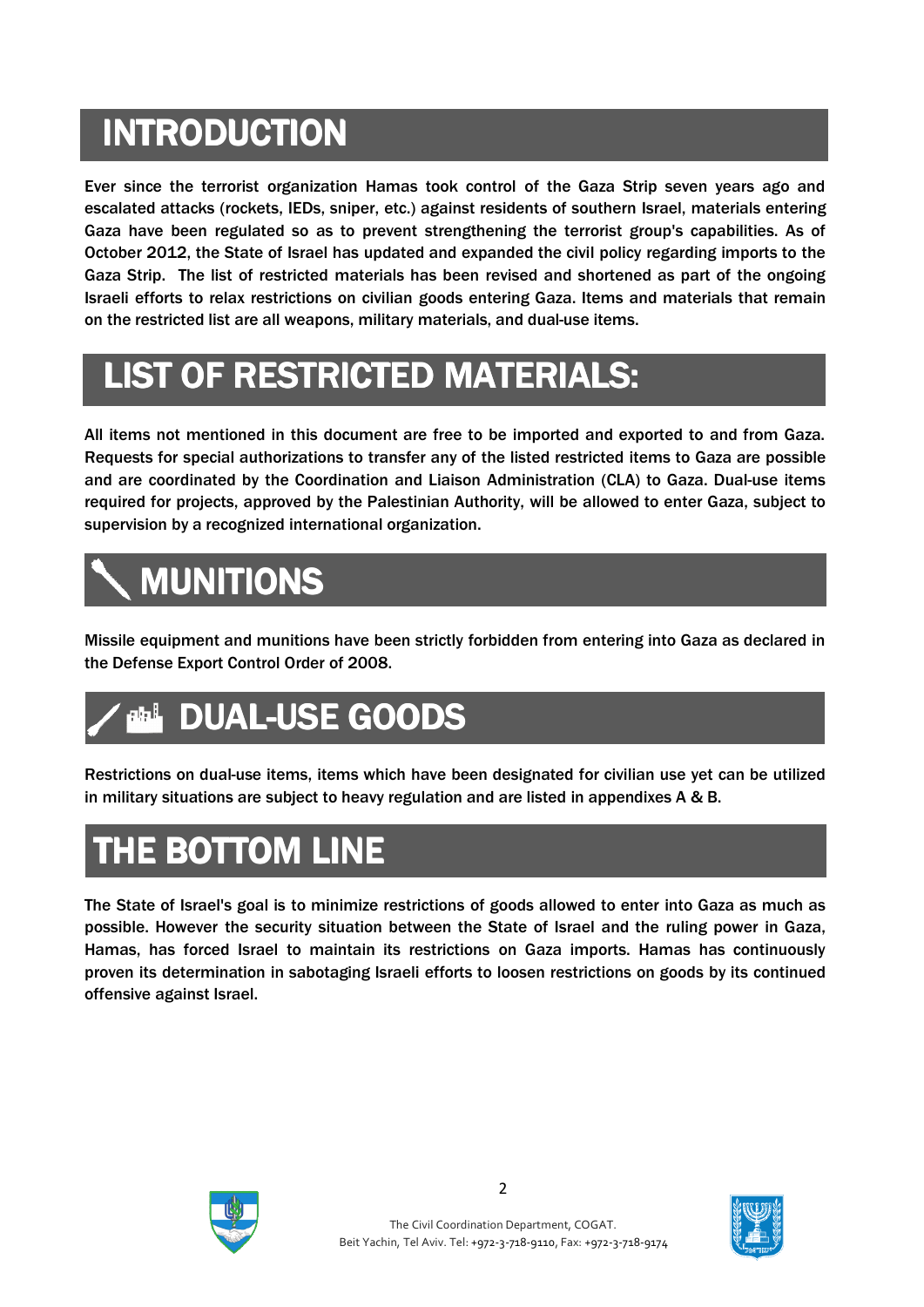#### Appendix A: Controlled Dual Use Items

- 1. Fertilizers or any mixture containing choleric potassium with concentrations greater than 5%.
- 2. Fibers or textiles containing carbon (carbon fibers or graphite fibers), including:
- a. Chopped carbon fibers.
- b. Carbon roving.
- c. Carbon strand.
- d. Carbon fabric tape.
- 3. Glass fiber-based raw materials, including:
- a. Chopped glass fibers.
	- b. Glass roving
	- c. Glass strand.
	- d. Glass fabric tape.
	- e. S-glass.
	- f. E-glass.

4. Vessels.

- 5. Fibers or fabrics featuring polyethylene, also known as Dyneema.
- 6. Retro detection devices.
- 7. Gas tanks.
- 8. Drilling equipment.
- 9. Equipment for the production of water from drillings.
- 10. Vinyl esther resins.
- 11. Epoxy resins.
- 12. Hardeners for epoxy resins featuring chemical groups of durable or reliable types, including:
- a. DETA diethylenetriamine.
	- b. TETA thiethylenetramine.
	- c. AEP aminoethylpiperazine.
	- d. E-100-ethyleneamine.
	- e. Jeffamine T-403.
	- f. Catalyst 4,5,6,22,23,105, 140, 145,150,179,190,240.
	- g. D.E.H 20,24,25,26,29,52,58,80,81,82,83,84,85,87.
	- h. XZ 92740.00
- 13. Vinyl esther accelerants, including:
- a. DMA-dimethylaniline.
	- b. Cobalt octoate.
- c. MEKP methylethyl keyone peroxide.
- d. AAP acetyl acetone peroxide.
- e. CuHP cumene hydroperoxide.
- 14. M or H type HTPB, hydroxyl-terminated polybutadiene.
- 15. Water disinfection materials solutions with a concentration of over 11%.
- 16. TDI Toluene diisocyanate.



The Civil Coordination Department, COGAT. Beit Yachin, Tel Aviv. Tel: +972-3-718-9110, Fax: +972-3-718-9174